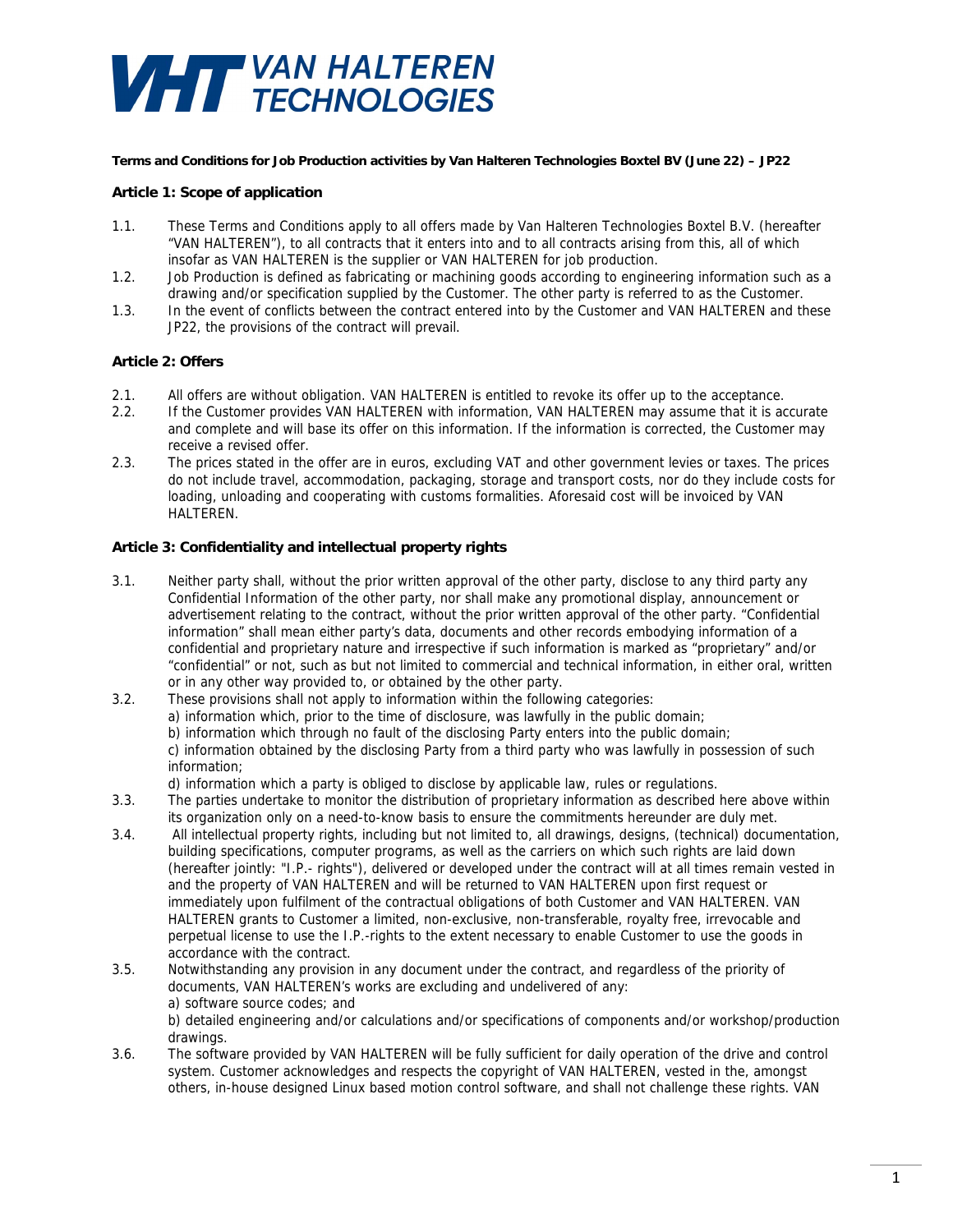# **VHTT** VAN HALTEREN

HALTEREN warrants that no rights of third parties are infringed by granting a license to use this software to Customer, and Customer shall accept the software license terms of those third parties, if any.

3.7. Customer recognizes that VAN HALTEREN's software is proprietary to VAN HALTEREN and title remains vested in VAN HALTEREN.

- 3.8. VAN HALTEREN provides no warranty other than explicitly stipulated under the provisions of this article 3, to the extent permitted by applicable law, except when otherwise stated in writing. VAN HALTEREN provides the software "as is" without any warranty of any kind, either expressed or implied, including but not limited to, the implied warranties of merchantability and fitness for a particular use.
- 3.9 VAN HALTEREN shall, in no event be liable for any damages, including direct or consequential, general or special damages arising out of the use or inability to use the software including but not limited to the loss of data or data being rendered inaccurate or losses sustained by user or any third party or failure of the software to operate and/or communicate with any other software.

## **Article 4: Advice and information provided**

- 4.1. During the execution of the contract Customer provided information shall be deemed accurate and complete.
- 4.2. Customer shall indemnify and hold harmless VAN HALTEREN against any third-party claims related to the use of advice, information, etc. provided by or on behalf of the Customer.

## **Article 5: Delivery time/implementation period**

- 5.1. Delivery times or implementation periods specified are indicative, unless otherwise stipulated in the contract.
- 5.2. The delivery time only commences once an agreement has been reached on all commercial and technical details, once all the information, including final and approved drawings and the like, is in the possession of VAN HALTEREN, the agreed payment (or instalment) has been received, and the other conditions for the contract have been met.
- 5.3. If:
- a. there are circumstances other than those known to VAN HALTEREN at the time it set the delivery period or implementation period, the delivery period or implementation period may be extended by the time VAN HALTEREN needs – taking into account its planning – to implement the contract under these circumstances;
- b. there are contract extras, the delivery period or implementation period may be extended by the time VAN HALTEREN needs – considering its planning – to have the materials and parts delivered and to carry out the contract extras;
- c. VAN HALTEREN suspends its obligations; the delivery period or implementation period may be extended by the time VAN HALTEREN needs – considering its planning – to implement the contract after the reason for the suspension no longer applies.

Unless the Customer has evidence to the contrary, the duration of the extension of the delivery period or implementation period is presumed to be necessary and to be the result of a situation as referred to above in a to c.

- 5.4. The Customer is obliged to pay all costs that VAN HALTEREN incurs or damages that VAN HALTEREN suffers as a result of a delay in the delivery or implementation period as stated in 5.3
- 5.5. Under no circumstances does exceeding the agreed delivery or implementation period give the Customer the right to compensation or to terminate the contract, unless in the event pre-agreed liquidated damages apply to the contract.

## **Article 6: Delivery and risk transfer**

- 6.1. Unless otherwise agreed by parties in writing, delivery of the goods shall be made in accordance with Incoterm FCA Boxtel, the Netherlands. Risk of damage and/or loss to the goods shall pass to Customer in accordance with the agreed Incoterm.
- 6.2. VAN HALTEREN is entitled to make partial deliveries and Customer is obliged to accept the goods and/or services including partial deliveries.
- 6.3. If a good is exchanged and the Customer retains the good to be exchanged pending delivery of the new good, the risk of the good to be exchanged remains with the Customer until the time that it hands over the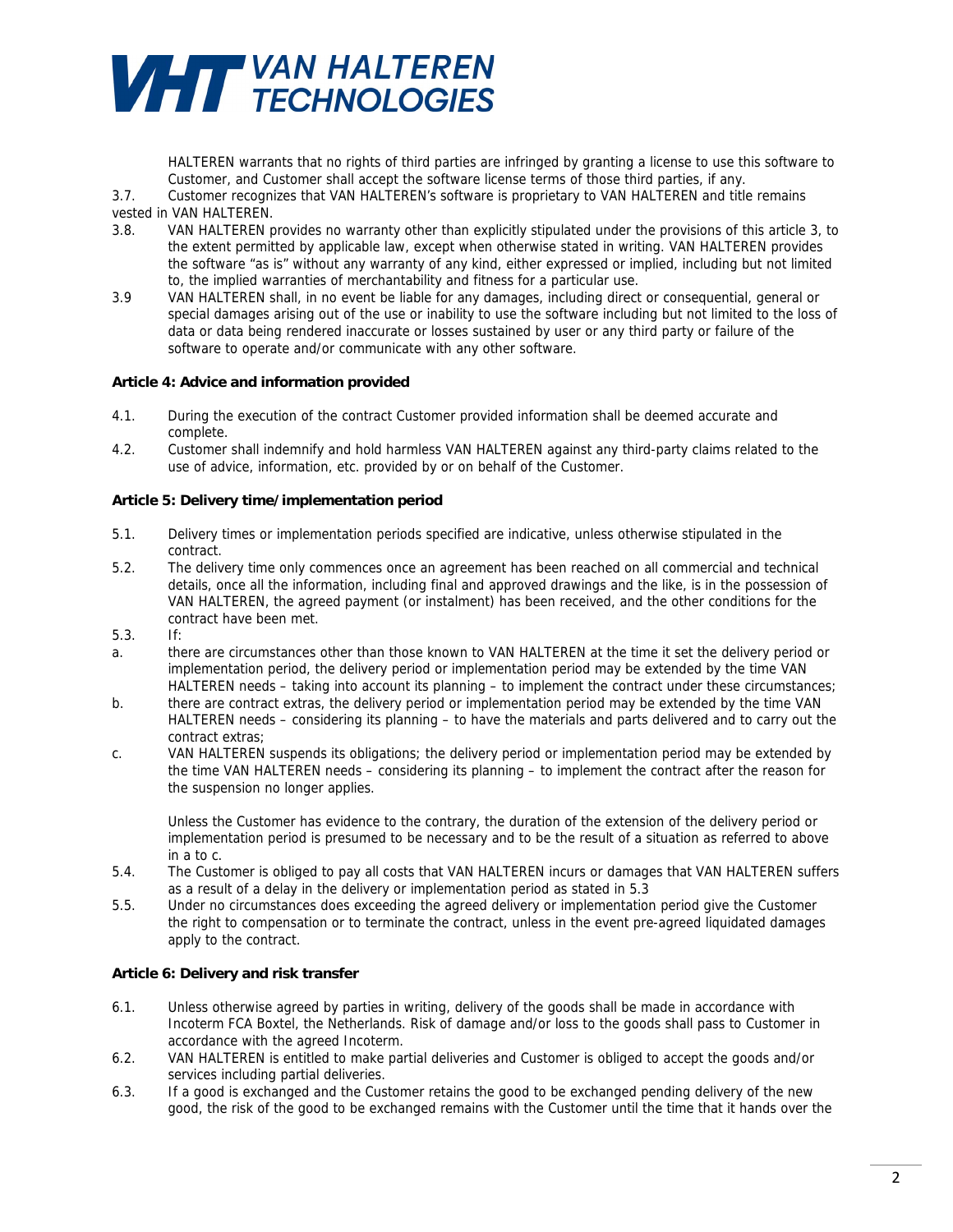

good to VAN HALTEREN. If the Customer is unable to deliver the good to be exchanged in the condition in which it was when the contract was concluded, VAN HALTEREN may terminate the contract. 6.4. In the event that a factory acceptance test or the like, the dispatch or the collection of the goods at the designated place of delivery is delayed for reasons not solely attributable to VAN HALTEREN, VAN HALTEREN shall be entitled to store the goods at the expense of Customer in a warehouse at VAN HALTERENs choice. Upon such storage, delivery according 6.1 shall be deemed completed and the risk for the goods shall transfer to Customer accordingly.

### **Article 7: Price changes and lead times**

The contract price of the offer is based on the prices of the required materials, components and services on the date of the offer. If the costs of execution increase or are likely to increase after the closing date of the agreement due to disproportionate price increases, caused by an unforeseen market situation/market developments, VAN HALTEREN shall at all times be entitled to charge Customer a price-increase if and to the extent that such increase is reasonable. In any case VAN HALTEREN shall reasonably be entitled to a price-increase in case of, but not limited to, any increase in wages, in costs of raw materials and/or other deliverables and/or services to VAN HALTEREN and/or in any taxes/levies which might apply. VAN HALTEREN will notify the Customer of any change in the prices at least fourteen (14) calendar days prior to the effective date of the change. The same applies for lead times of these materials and services.

## **Article 8: Force majeure**

8.1. If VAN HALTEREN fails to fulfil its obligations, this cannot be attributed to VAN HALTEREN if this failure is due to force majeure.

Force majeure includes, inter alia, if third parties engaged by VAN HALTEREN – such as suppliers, subcontractors and transporters, or other parties that the Customer is dependent on – do not meet their obligations at all or on time, or circumstances due to weather conditions, natural disasters, epidemic, pandemic terrorism, cyber- crime, war, civil war, terrorism, disruption of digital infrastructure, fire, power failures, loss, theft or loss of tools, materials or information, roadblocks, strikes or work interruptions and import or trade restrictions.

- 8.2. VAN HALTEREN is entitled to suspend fulfilment of its obligations if it is temporarily prevented or hindered or delayed from fulfilling its obligations to the Customer due to force majeure. Once the force majeure circumstances no longer apply, VAN HALTEREN will fulfil its obligations as soon as its planning permits.
- 8.3. If it concerns force majeure and fulfilment is or becomes permanently impossible, or the temporary force majeure circumstances have lasted for more than six months, VAN HALTEREN is entitled to terminate the contract with immediate effect either entirely or in part. In those cases, the Customer is entitled to terminate the contract with immediate effect, but only for that part of the obligations that VAN HALTEREN has not yet fulfilled.
- 8.4. The parties are not entitled to compensation for the damages suffered or to be suffered as a result of the force majeure, suspension or termination as referred to in this article. For the purpose of these terms and conditions force majeure is defined in article 6: 75 Duct Civil Code.

## **Article 9: Scope of the work**

- 9.1. The Customer must ensure that all licenses, exemptions and other decisions that are necessary to carry out the work are obtained in good time. The Customer is obliged to send VAN HALTEREN a copy of the aforementioned documents im- mediately on VAN HALTEREN's request.
- 9.2. Unless otherwise agreed in writing, the work does not include:
- a. groundwork, pile driving, cutting, breaking, foundation work, masonry, carpentry, plastering, painting, wallpapering, repair work or other construction work;
- b. making connections to gas, water, electricity, internet or other infrastructural facilities;
- c. measures to prevent or limit damage to, of theft or loss of goods present at or near the workplace;
- d. removing equipment, building materials or waste;
- e. vertical and horizontal transport.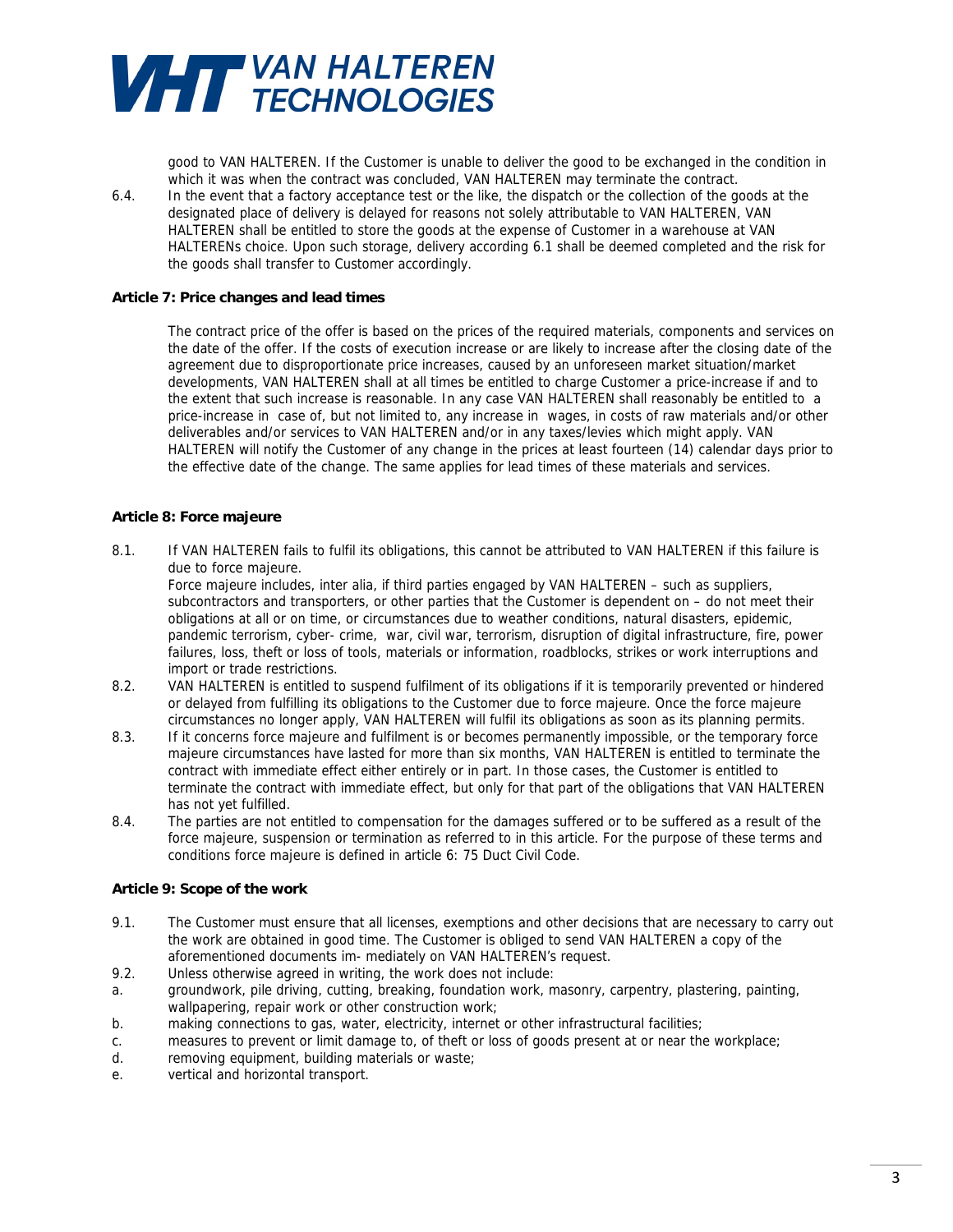

### **Article 10: Contract extras**

- 10.1. Changes in the work will in any event lead to contract extras if:
- a. it concerns changes in the design, the specifications or the contract documents;
- b. the information provided by the Customer does not correspond with reality;
- c. the estimated quantities deviate by more than 5%.
- 10.2. Contract extras are calculated based on the price-determining factors that apply at the time the extra work is performed. The Customer is obliged to pay the price for the contract extras immediately on VAN HALTEREN's request.

#### **Article 11: Delivery of the work**

- 11.1. The work is considered to be delivered in the following cases:
- a. once the Customer has approved the work. Approval shall not be unreasonably withheld;
- b. if the Customer has put the work into operation. If the Customer puts part of the work into operation, then that part is considered to have been delivered;
- c. if VAN HALTEREN has notified the Customer in writing that the work has been completed, and the Customer fails to inform VAN HALTEREN in writing that the work has not been approved within 10 calendar days of the day of the notification;
- d. if the Customer does not approve the work on the grounds of minor defects or missing parts that can be repaired or delivered within 20 calendar days and that do not hinder the commissioning of the work.
- 11.2. If the Customer does not approve the work, it is obliged to inform VAN HALTEREN of this in writing, stating the reasons. The Customer must give VAN HALTEREN the opportunity to deliver the work at a later date.
- 11.3. The Customer indemnifies VAN HALTEREN against third-party claims concerning damage to parts of the work not delivered due to the use of parts of the work that have already been delivered.

### **Article 12: Liability**

- 12.1. In the event of an attributable failure, VAN HALTEREN is still obliged to fulfil its contractual obligations.
- 12.2. VAN HALTEREN's total and aggregated liability shall be limited to 15% of the original contract price, or EUR 500.000, whichever is the lowest.
- 12.3. If the contract consists of parts or partial deliveries, this obligation is limited to a maximum of 15% (excluding VAT) of the contract price for that part or that partial delivery.
- 12.4. Neither Party shall be liable to the other Party for any compensation of consequential damages such as, however not limited to, loss of production, loss of profit, loss of use, loss of reputation or for any other consequential or indirect loss whatsoever.
- 12.5. VAN HALTEREN is not obliged to compensate damage to material supplied by or on behalf of the Customer as a result of improper processing.
- 12.6. The Customer indemnifies VAN HALTEREN against all third-party claims due to product liability as a result of a defect in a product that has been delivered by the Customer to a third party and of which the products or materials supplied by VAN HALTEREN are a part. The Customer is obliged to reimburse all the damages suffered by VAN HALTEREN in this respect, including the (full) costs of the defence.

#### **Article 13: Implementation of the work**

13.1. Upon request, each party is furnishing to the other party a certificate of insurance demonstrating that the furnishing party has one or more policies, from reputable and solvent insurers, of liability, property, casualty and or other insurance coverage with respect to its performance of services under the contract. In the event of damages, the Customer is obliged to report this immediately to its insurer for further processing and settlement.

### **Article 14: Warranty and other claims**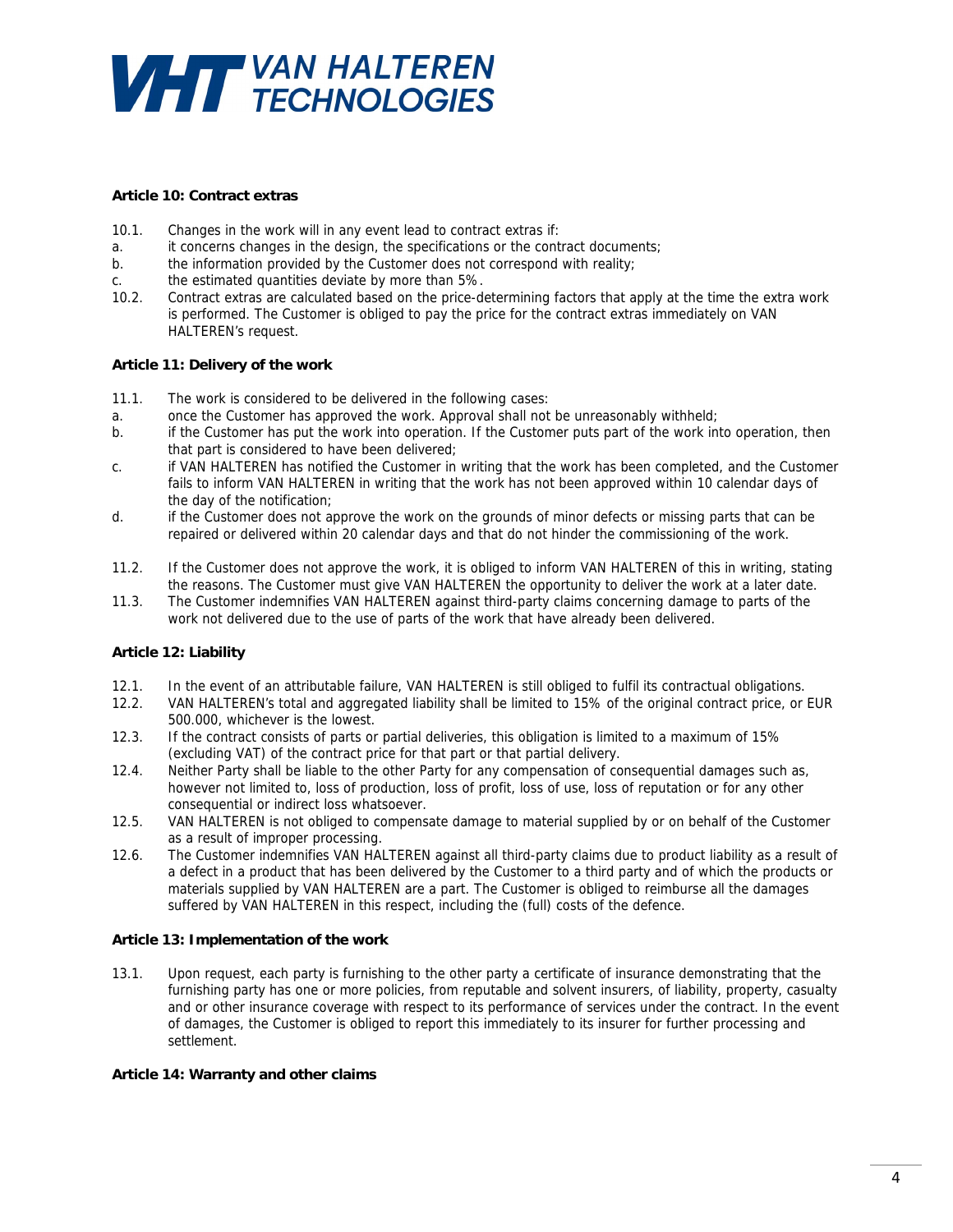

- 14.1. Unless otherwise agreed in writing, VAN HALTEREN warrants the proper execution of the agreed performance for a period of six months after delivery or completion.
- 14.2. If the parties have agreed to deviating warranty conditions, the provisions of this article will remain in full force, unless this conflicts with those deviating warranty conditions.
- 14.3. VAN HALTEREN will determine the manner and time of execution. The Customer must in all cases offer VAN HALTEREN the opportunity to do so. If the agreed performance (also) included the processing of material provided by the Customer, the Customer must supply new material at its own expense and risk.
- 14.4. The Customer is responsible for sending parts or materials that are to be repaired or replaced by VAN HALTEREN to VAN HALTEREN's business location.
- 14.5. The following are for the Customer's account:
- a. all transport or shipping costs;
- b. costs for dismantling and assembly;
- c. travels and subsistence expenses and travel time.
- 14.6. VAN HALTEREN is only obliged to implement the warranty if the Customer has fulfilled all its obligations.
- 14.7. The guarantee does not cover defects that are the result of:
- normal wear and tear; improper use;
- lack of maintenance or maintenance carried out incorrectly;
- installation, assembly, modification or repairs carried out by the Customer or third parties;
- faulty or unsuitable goods originating from or prescribed by the Customer;
- faulty or unsuitable materials or tools used by the Customer.

No warranty is given for:

- goods delivered that were not new at the time of delivery;
- inspections and repairs carried out on goods owned by the Customer;
- parts that are subject to a manufacturer's warranty.
- 14.8. The provisions of paragraphs 3 to 8 of this article 14 apply by analogy to any of the Customer's claims based on breach of contract, non-conformity or any other basis whatsoever.

### **Article 15: Obligation to complain**

- 15.1. The Customer no longer has the right to invoke a defective performance if it has not complained to VAN HALTEREN in writing within fourteen calendar days after it discovered or should reasonably have discovered the defect.
- 15.2. The Customer must have filed complaints about the invoice with VAN HALTEREN in writing and within the payment term, subject to forfeiture of all rights. If the payment term is longer than thirty calendar days, the Customer must have filed its complaint in writing within thirty calendar days of the invoice date at the latest.

#### **Article 16: Failure to take possession of goods**

- 16.1. The Customer is obliged to take actual possession of the goods that are the subject of the contract at the agreed location at the end of the delivery or implementation period.
- 16.2. The Customer must cooperate fully and free of charge to enable VAN HALTEREN to deliver the goods.
- 16.3. Goods not taken into possession are stored at the Customer's expense and risk.

#### **Article 17: Payment**

- 17.1. Payment is made at VAN HALTEREN's business address or into an account to be designated by VAN HALTEREN.
- 17.2. Unless otherwise agreed, payments must be made within calendar 30 days of the invoice date.
- 17.3. The Customer's right to offset its claims against VAN HALTEREN or to suspend the fulfilment of its obligations is excluded.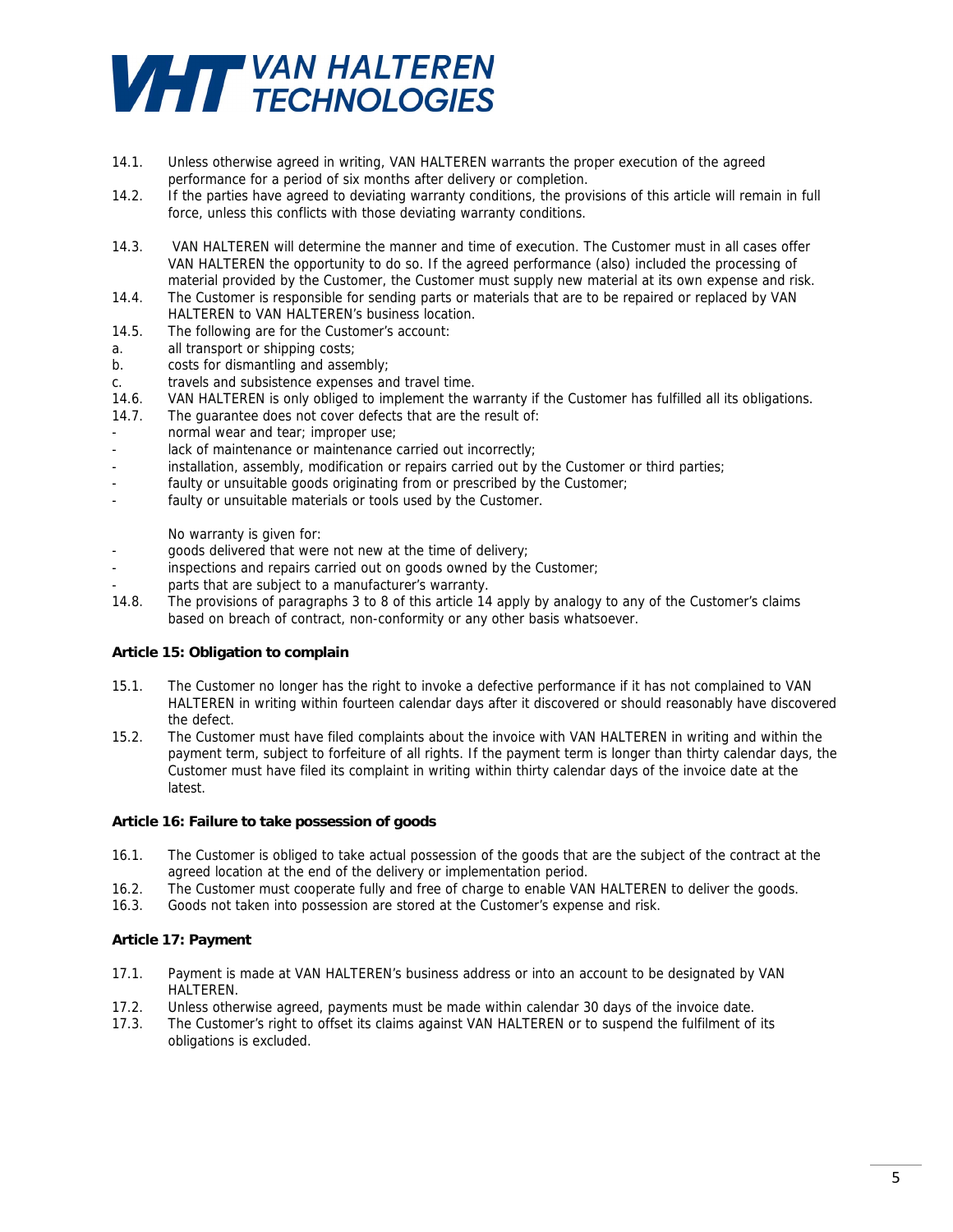

- 17.4. If payment is delayed, the Customer will owe interest on that sum to VAN HALTEREN with effect from the day following the day agreed as the final day of payment up to and including the day on which the Customer settles the amount in question. If the parties have not agreed on the final day of payment, the interest is due from 30 days after the sum has become due and payable. The interest is 12% per year, but is equal to the statutory interest if this is higher. For the interest calculation, a part of the month is considered to be a full month. At the end of each year, the amount on which the interest is calculated will be increased by the interest due for that year.
- 17.5. VAN HALTEREN is entitled to offset its debts to the Customer against claims that companies affiliated to VAN HALTEREN have against the Customer. In addition, VAN HALTEREN is entitled to offset its claims to the Customer against debts that companies affiliated to VAN HALTEREN have against the Customer. Furthermore, VAN HALTEREN is entitled to offset its debts to the Customer against claims against companies affiliated to the Customer. 'Affiliated companies' means all companies belonging to the same group, within the meaning of Book 2, Section 24b of the Dutch Civil Code, and a participation within the meaning of Book 2, Section 24c of the Dutch Civil Code.

## **Article 18: Securities**

18.1. Irrespective of the agreed payment terms, the Customer is obliged to provide sufficient security for payment immediately on VAN HALTEREN's request and at its discretion. If the Customer does not comply with this provision within the set time limit, it will immediately be in default. In that case, VAN HALTEREN has the right to terminate the contract and to recover its damages from the Customer.

VAN HALTEREN remains the owner of the delivered goods as long as the Customer has not fulfilled its obligations under any contract with VAN HALTEREN or if claims arising from non-fulfilment under the contract, such as damage, penalties, interest and costs, have not been settled.

- 18.2. As long as the delivered goods are subject to retention of title, the Customer may not encumber or dispose of these goods other than in the course of its normal business operations. This provision has effect under property law.
- 18.3. After VAN HALTEREN has invoked its retention of title, it may take back the delivered goods. The Customer will cooperate fully with this.

### **Article 19: Assignment of rights or obligations**

The Customer may not assign or pledge any rights or obligations pursuant to any article in these Terms and Conditions or the underlying contract(s), unless it has the prior written consent of VAN HALTEREN. This provision has effect under property law.

## **Article 20: Cancellation or termination of the contract**

- 20.1. The Customer is not entitled to cancel or terminate the agreement, unless VAN HALTEREN agrees to this. If VAN HALTEREN agrees, the Customer will owe VAN HALTEREN an immediately due and payable compensation equal to the agreed contract price, less the savings for VAN HALTEREN as a result of the termination. The compensation will be at least 20% of the agreed contract price.
- 20.2. If the contract price depends on the actual costs to be incurred by VAN HALTEREN (on a cost-plus basis), the compensation as referred to in the first paragraph of this article is estimated based on the sum of the costs and labour and the profit that VAN HALTEREN would have made for the entire contract.